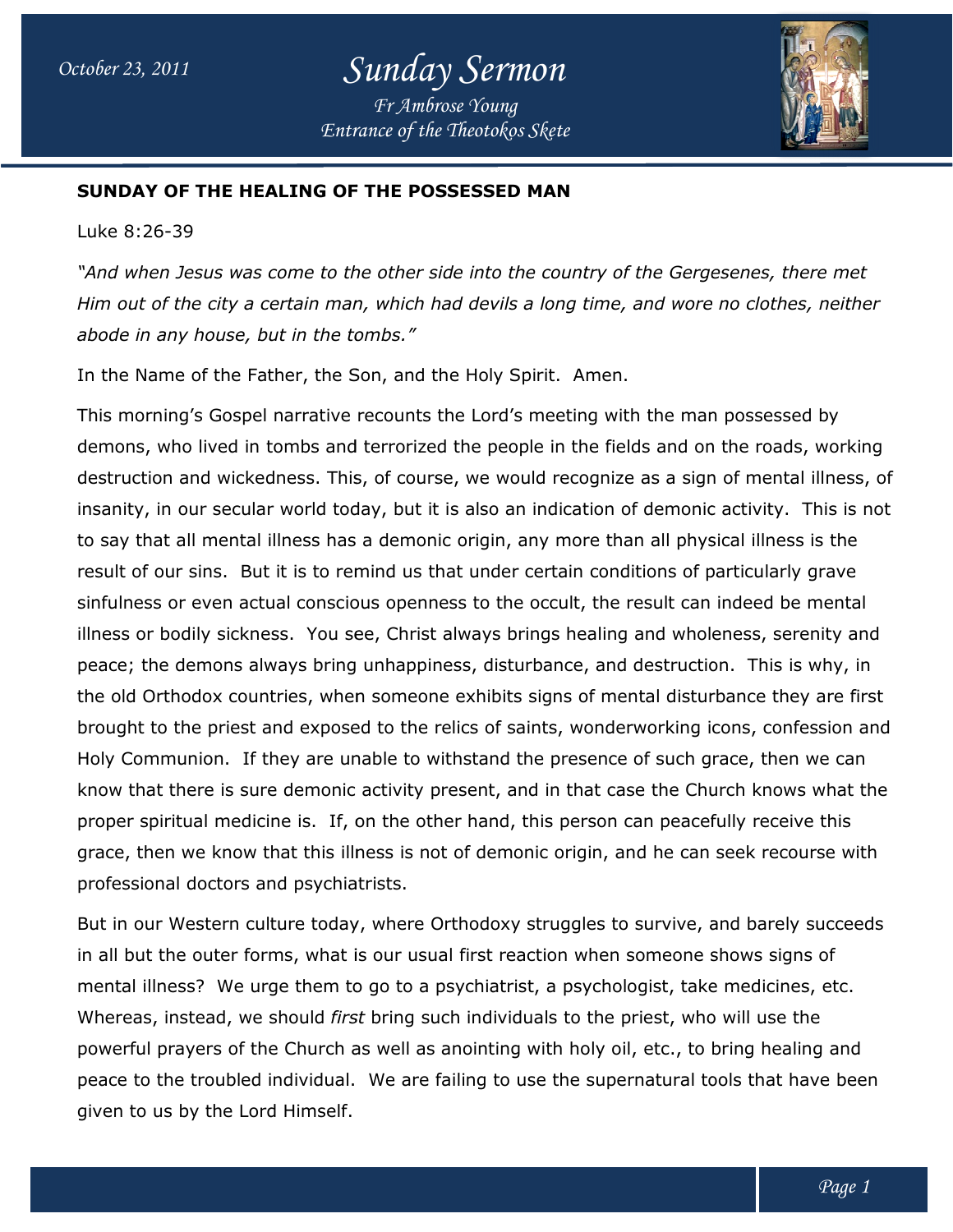## *October 23, 2011 Sunday Sermon*

*Entrance of the Theotokos Skete Fr Ambrose Young*



It's also interesting that the man in this Gospel lived in tombs—something characteristic, by It's also interesting that the man in this Gospel lived in tombs—something characteristic, by<br>the way, of people who were possessed in those times, for it happened that very often tombs were the habitation of fallen angels—so naturally people who were possessed were drawn to these places. This is one of the reasons why some of the Desert Fathers of Egypt sought out these places. This is one of the reasons why some of the Desert Fathers of Egypt sought o<br>the tombs of the ancient Egyptians to live in, because they wish to confront, directly, and boldly, with the strength of Christ Himself, the demons that lived there. Archaeologists and those with a completely secular mind-set today bemoan the fact that those desert hermits painted crosses on the frescoes of many of those tombs, considering that these Christians were defacing priceless historical artifacts, not understanding that these holy monks and nuns knew and experienced fully the power of the Cross to banish the presence of demons. live in, because they wish to confront, directly, and<br>self, the demons that lived there. Archaeologists an<br>set today bemoan the fact that those desert hermits<br>ny of those tombs, considering that these Christians

It's also extremely important for us to know that when the disobedient angels of heaven fell were defacing priceless historical artifacts, not understanding that these holy monks and nuns<br>knew and experienced fully the power of the Cross to banish the presence of demons.<br>It's also extremely important for us to kno atmosphere around it, is the Kingdom of the Evil One, as Scripture itself tells us. And because of man's disobedience in the Garden of Eden, and our own consciously chosen sins fallen angels here on earth are free to roam around us and constantly tempt us; they are, as it were, let loose in our very midst, and very holy elders and eldresses and saints, who have been given spiritual vision, can actually see them around us, interacting with us, attempting to lead us astray. I mention this not in order to frighten anyone, but to sober everyone up because so many of us live in a casual and very worldly mind-set that takes no account whatever of the very real unseen warfare that is going on around us. Yet, we have only to look at what is going on in the world today, between individuals and between nations and cultures, to see how very successful these fallen angels are in our very midst, now brought mankind to the very edge of complete disaster, a Third World War, complete global economic collapse, famine and plague, and savage persecution of Christianity. my brothers and sisters, is the fruit of our sinful cooperation with the fallen angels. it were, let loose in our very midst, and very holy elders and eldresses and saints, who ł<br>been given spiritual vision, can actually see them around us, interacting with us, attemp<br>to lead us astray. I mention this not in :he very real unseen warfare that is going on around us. Yet, we have only to<br>is going on in the world today, between individuals and between nations and<br>ee how very successful these fallen angels are in our very midst, ho nkind to the very edge of complete disaster, a Third World \<br>collapse, famine and plague, and savage persecution of Chi<br>sisters, is the fruit of our sinful cooperation with the fallen r us to know that when the disobedient angels of heaven fo<br>fell to the earth, and so this particular planet in space, and<br>ngdom of the Evil One, as Scripture itself tells us. And bec<br>irden of Eden, and *our own consciously This*,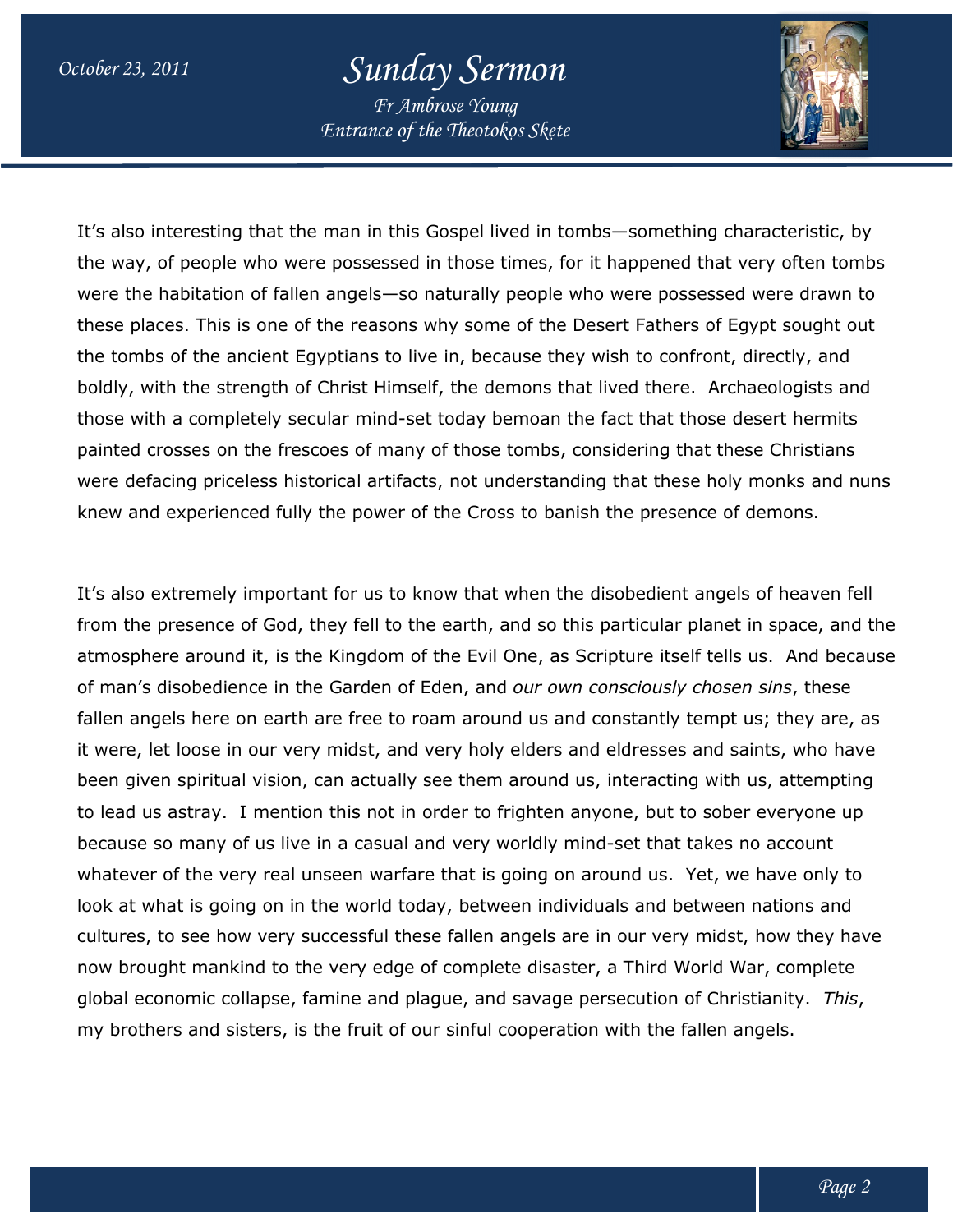## *October 23, 2011 Sunday Sermon*

*Entrance of the Theotokos Skete Fr Ambrose Young*



You don't believe me? You think I am exaggerating? Well then, bestir yourself from TV and football games long enough to read Scripture and see what the Lord tells us there. Bother to read spiritual books, especially the lives and writings of the saints and holy elders of our own recent times, who have been crying out in the wilderness seeking to awaken mankind, like John the Baptist two thousand years ago, who boldly cried out, "Repent, for the Kingdom of Heaven is at hand!" ou don't believe me? You think I am exaggerating? Well then, bestir yourself from TV and<br>otball games long enough to read Scripture and see what the Lord tells us there. Bother to<br>ad spiritual books, especially the lives a

In this morning's account we see that the demons in this particular man, when they saw the Lord approaching, cried out, "What have we to do with Thee, Jesus, Thou Son of God? Art Lord approaching, cried out, "What have we to do with Thee, Jesus, Thou Son of God? A<br>Thou come hither to torment us before the time?" Here we can see that even devils are compelled to recognize Christ as God. When we look around us at the world today, and we see so very many who no longer recognize Christ, we realize, with sinking hearts for them, that they have sunk even lower than the demons! compelled to recognize Christ as God. When we look around us at the world today, a<br>see so very many who no longer recognize Christ, we realize, with sinking hearts for t<br>that they have sunk even lower than the demons!<br>St. re the time?" Here we can see that even devils are<br>|. When we look around us at the world today, and we<br>|<br>|. When we look around us at the world today, and we<br>|<br>|<br>|singparts for them,<br>the demons!<br>|<br>|. "in Christ's presence

St. Nicolai Velimirovitch tells us that "in Christ's presence they [these devils] were not only abjectly terrified but were, in their terror, humbled—like every tyrant before its judge—for they began to beg the Lord" not to torment them. You see, the demons knew that at the end of the world their final fate would be eternal hell fire, and they thought that the coming of Christ into the world was the beginning of that final fate, as indeed, in a certain sense, it was and is. t them. You see, the demons knew that at the end<br>al hell fire, and they thought that the coming of<br>that final fate, as indeed, in a certain sense, it was<br>j to end, has an even deeper, inner meaning....as a<br>all [of us] who

"The whole of this incident, from beginning to end, has an even deeper, inner meaning….as a teaching, warning and means of arousing all [of us] who feel themselves in their bodies as if in a tomb; who perceive the working of demonic power in the passions that press on them like iron shackles and chains, dragging them down to the pit of destruction." (St. Nicolai) e world their final fate would be eternal hell fire, and they thought that the coming of<br>st into the world was the beginning of that final fate, as indeed, in a certain sense, it was<br>is.<br>whole of this incident, from beginn